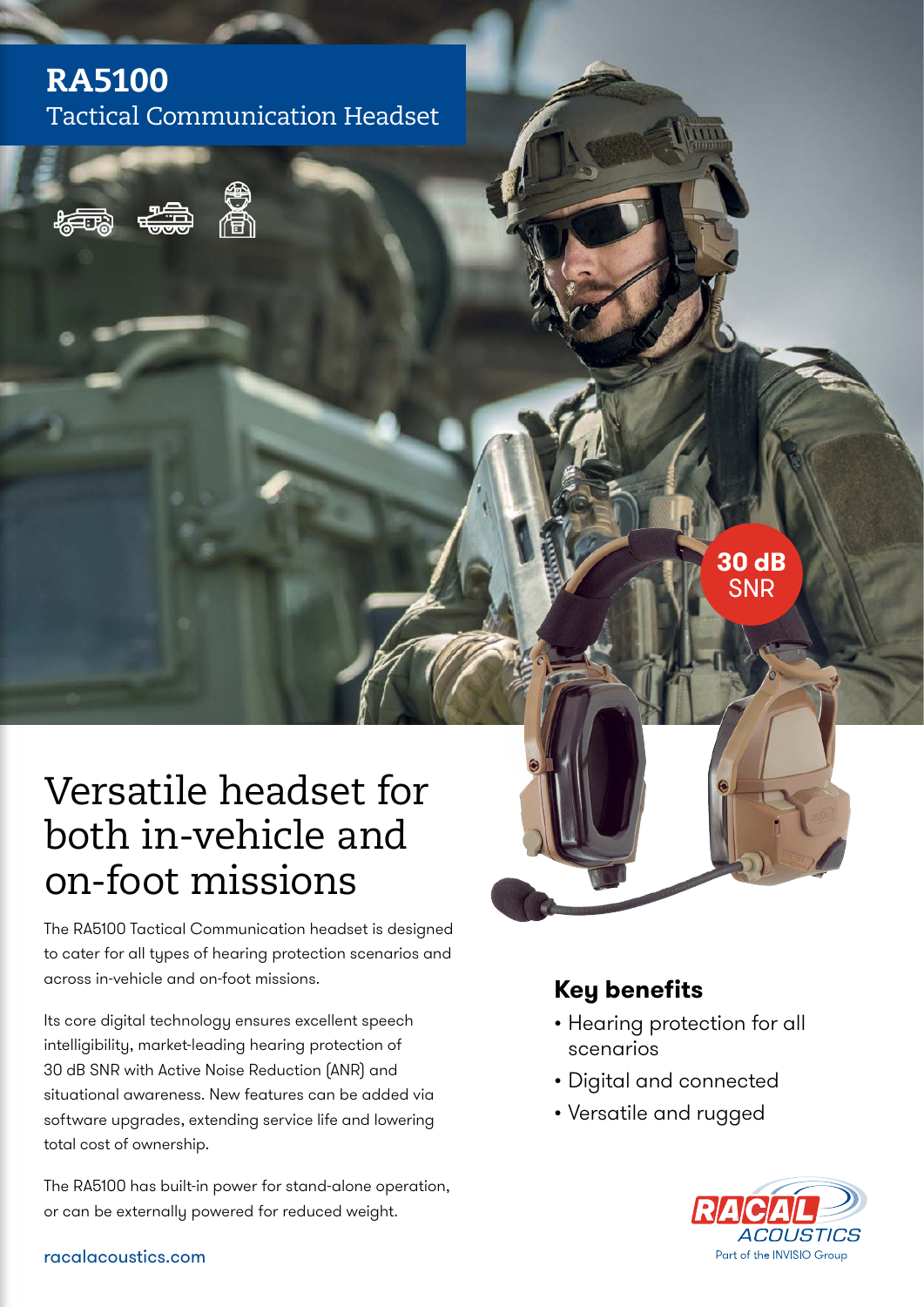RA5100 is available in a headband configuration. **<sup>1</sup>**

Control buttons for ANR or Hear-through mode, and up/down volume adjustment

**1**

**2**

Connector for detachable, smart downleads.

**2**

#### **Hearing protection for all scenarios**

- 30 dB SNR through digital Active Noise Reduction (ANR) for protection against constant high noise
- Double hearing protection of 41 dB SNR for high noise environments
- Hear-through mode with adjustable volume control and digital noise compression of impulse noise

#### **Digital and connected**

- Remote, software-enabled performance upgrades without replacing existing equipment
- Detachable smart downleads to intercom, radio, smart phone, tablet, computer and in-service equipment
- Prepared for direct digital communication with industry-leading communication devices

### **Versatile and rugged**

• Built-in power for stand-alone operation, or externally powered for reduced weight

- Detachable, left or right mounted microphone
- Headset submersible to 1 meter
- Qualified to MIL-STD-461G and MIL-STD-810G
- Ability to withstand tough electromagnetic environments, shock and vibration

#### **Downlead and PTT options**







**Downlead to TP120 for U94 PTT** 701772-001 *(U94 available in US only)*





**Downlead to INVISIO control unit** 701768-001

| Weight on the head                                                                                                                                                | 448g                                                                                                                                                    |                                                                                                                                                                                          | <b>EN 352-5 (ANR on)</b>               |             |                |      |      |                               |      |                             |      |                       | $SNRm$   Hm   Mm   Lm |     |      |
|-------------------------------------------------------------------------------------------------------------------------------------------------------------------|---------------------------------------------------------------------------------------------------------------------------------------------------------|------------------------------------------------------------------------------------------------------------------------------------------------------------------------------------------|----------------------------------------|-------------|----------------|------|------|-------------------------------|------|-----------------------------|------|-----------------------|-----------------------|-----|------|
| Communication modes                                                                                                                                               | Programmable binaural/monaural                                                                                                                          |                                                                                                                                                                                          | SNR = 30 dB, L=22 dB, M=27 dB, H=31 dB |             |                |      |      |                               |      |                             |      |                       |                       |     |      |
| Frequency response                                                                                                                                                | 100 Hz to 10 kHz                                                                                                                                        | Frequency (Hz)                                                                                                                                                                           | 63                                     | 125         |                |      |      |                               |      | 250 500 1000 2000 4000 8000 |      | 31.3                  | 33.5 28.6 24.5        |     |      |
| Microphone boom arm                                                                                                                                               | Left or right-handed, and detachable                                                                                                                    | Sound<br>Attenuation (dB)                                                                                                                                                                |                                        |             | 17.2 18.7 22.7 | 27.1 | 28.7 | 21.0                          | 40.0 |                             |      |                       |                       |     |      |
| Interface cable                                                                                                                                                   | Detachable                                                                                                                                              |                                                                                                                                                                                          |                                        |             |                |      |      |                               |      | 42.1                        |      |                       |                       |     |      |
| Digital output                                                                                                                                                    | <b>USB</b>                                                                                                                                              | Standard<br>Deviation (dB)                                                                                                                                                               |                                        | $2.3$ $2.8$ | 2.3            | 2.3  | 1.9  | 3.0                           | 2.7  | 2.2                         |      | $SNRs$   Hs   Ms   Ls |                       |     |      |
| Active Noise Reduction (ANR)                                                                                                                                      | Selectable on/off                                                                                                                                       |                                                                                                                                                                                          |                                        |             |                |      |      |                               |      |                             |      |                       |                       |     |      |
| Hear-through volume                                                                                                                                               | On/off, adjustable -6/0/+6/+12 dB                                                                                                                       | <b>Assumed Protection</b><br>Value (dB)                                                                                                                                                  |                                        |             |                |      |      | 14.9 15.9 20.4 24.8 26.8 29.0 | 37.3 | 39.9                        |      | 1.7                   | 2.4                   | 1.7 | 2.1  |
| Power                                                                                                                                                             | Internal 1 × AA Battery, up to 50 hours<br>External 4.5V - 9.0 Vdc                                                                                      | ANSI S3.19-1974 (ANR off)<br><b>NRR = 21 dB CSA Class: B</b>                                                                                                                             |                                        |             |                |      |      |                               |      |                             |      |                       |                       |     |      |
| Overall noise attenuation                                                                                                                                         | EN 352-5 SNR 30 dB, H-M-L 31/27/22 dB,<br>ANSI S12.6 NRS <sub>ARD</sub> 23 dB, NRS <sub>A20</sub> 29 dB<br>AS/NZS 1270 SLC <sub>80</sub> 26 dB, Class 5 |                                                                                                                                                                                          |                                        |             |                |      |      |                               |      |                             |      |                       |                       |     |      |
|                                                                                                                                                                   |                                                                                                                                                         | Frequency (Hz)                                                                                                                                                                           |                                        |             | 125            | 250  | 500  | 1000                          | 2000 |                             | 3150 | 4000                  | 6000                  |     | 8000 |
| Immersion                                                                                                                                                         | IP 67 (1 meter for 2 hours)                                                                                                                             | Sound Attenuation (dB)                                                                                                                                                                   |                                        |             | 14.8           | 15.9 | 21.4 | 27.0                          | 35.6 |                             | 41.8 | 44.0                  | 42.6                  |     | 42.6 |
| <b>EMC</b> conformity                                                                                                                                             | MIL-STD-461G [50 V/M], EN 55032 (2015)<br>/ AC (2016) and EN 55035 (2007)                                                                               | Standard Deviation (dB)                                                                                                                                                                  |                                        |             | 2.4            | 2.0  | 1.9  | 2.0                           | 2.4  |                             | 3.5  | 2.7                   | 3.3                   |     | 3.6  |
| Approvals, Directives                                                                                                                                             | CE, LVD, RoHS, WEEE, PPE                                                                                                                                | Additional 3 dB attenuation when ANR is on.                                                                                                                                              |                                        |             |                |      |      |                               |      |                             |      |                       |                       |     |      |
| Environmental                                                                                                                                                     | EN60068, MIL-STD-810G                                                                                                                                   |                                                                                                                                                                                          |                                        |             |                |      |      |                               |      |                             |      |                       |                       |     |      |
| Certified to: Shock, bump, impact, vibration, dust, sand, humidity, mist, salt,<br>fog, driving rain, immersion, solar, altitude, fungal and fluid contamination. |                                                                                                                                                         | * RA5100 is designed to protect against hazardous noise. Stated hearing protection levels could<br>be affected buthe presence of any items were between begined our quebiens and the ear |                                        |             |                |      |      |                               |      |                             |      |                       |                       |     |      |

#### **Specifications**

be affected by the presence of any items worn between headset ear cushions and the ear.

**Hygiene kit** 701675-002 - Black

**Earcup foam/gauze (pair)** 701599



**Boom microphone assembly** 701604-001 - Tan





**USB cable** 701282

**Headband** 701276-002 - Coyote Brown



#### **Accessories & spareparts**





**Hear-through windscreen** 701275



**Battery cover** 701598



**Blanking plug**  701603-001 - Tan

**Microphone windscreen** 700947



**Headband cover** 701280-001 - Black



## RA5100 Headset **Extras & Specifications**